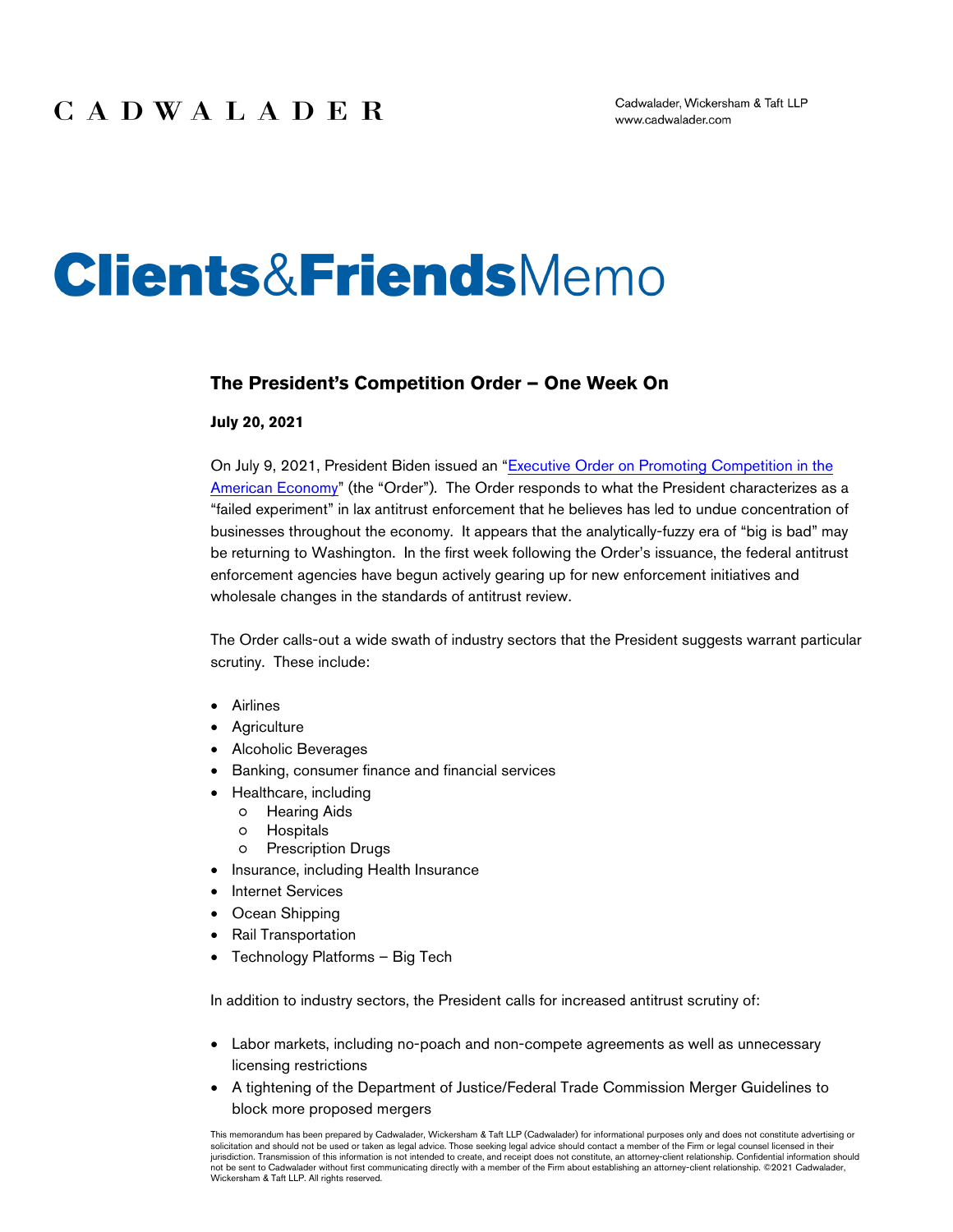# CADWALADER

## **Clients&FriendsMemo**

In this paper, we attempt to place the Order in the context of recent enforcement agency actions and review how the Order has already been implemented during its first week.

#### **A Policy Trend**

The President's Order promoting competition policy is part of a trend toward so-called "progressive" antitrust standards that began even before the last election but gained considerable speed in the past several weeks. For example, then minority Democratic FTC Commissioner Rebecca Slaughter has essentially called for a moratorium on pharmaceutical mergers: "[T]he Commission should more broadly consider whether *any* pharmaceutical merger is likely to exacerbate anticompetitive conduct by the merged firm or to hinder innovation." [Dissenting](https://www.ftc.gov/system/files/documents/public_statements/1554283/17_-_final_rks_bms-celgene_statement.pdf)  [Statement of Commissioner Rebecca Kelly Slaughter In the Matter of Bristol-Myers Squibb and](https://www.ftc.gov/system/files/documents/public_statements/1554283/17_-_final_rks_bms-celgene_statement.pdf)  [Celgene Commission File No. 191-0061,](https://www.ftc.gov/system/files/documents/public_statements/1554283/17_-_final_rks_bms-celgene_statement.pdf) Federal Trade Commission (Nov. 15, 2019) (emphasis added). More recently in May 2021, Commissioner's Slaughter (then Acting Chair) and Chopra caused the Commission to lose the benefit of a Staff-negotiated divestiture order due to endless requests for information from parties to a proposed merger well after the proposed order had been negotiated. See CWT Clients & Friends Memo, ["7-Eleven/Speedway: Bumps on the Road to](https://www.cadwalader.com/resources/clients-friends-memos/7-elevenspeedway-bumps-on-the-road-to-closing-are-conventional-closing-conditions-sufficient-to-protect-buyer-interests)  [Closing: Are Conventional Closing Conditions Sufficient to Protect Buyer Interests?"](https://www.cadwalader.com/resources/clients-friends-memos/7-elevenspeedway-bumps-on-the-road-to-closing-are-conventional-closing-conditions-sufficient-to-protect-buyer-interests) (May 17, 2021). Congress has similarly taken up the baton and, under the leadership of Senator Amy Klobuchar and Representative David Cicilline, introduced legislation in both the Senate and House to overhaul the nation's antitrust laws and to meaningfully increase the budgets of the FTC and the DOJ's Antitrust Division. Representative Cicilline's Antitrust Subcommittee in the House, in particular, issued a detailed, scathing report on the state of alleged technology platform monopolization and proposed five separate bills aimed and reining in Big Tech. The staff architect of that report and proposed legislation was Lina Khan, who last month was confirmed as FTC Chair. Off to a quick start, the newly constituted FTC majority under the leadership of Chair Kahn has begun to repeal decades of economic-based antitrust analysis focused on protecting consumer price increases known as the "consumer welfare standard" in favor of an as yet illdefined populist standard focusing on avoiding increases in corporate concentration.

Against this background, the President's Order has coordinated efforts amongst more than a dozen federal agencies to focus on enforcement.

#### **Implementation Has Begun**

Although both houses of Congress are currently deliberating proposed revisions to the nation's antitrust laws, and even though cases are already pending against several Big Tech firms, the President has decided to implement significant proposed changes through executive order. The enforcement agencies are already ramping-up.

For example, the day the Order was issued, Acting Antitrust Division Head Richard Powers and FTC Chair Khan issued a joint statement questioning whether the Merger Guidelines have proved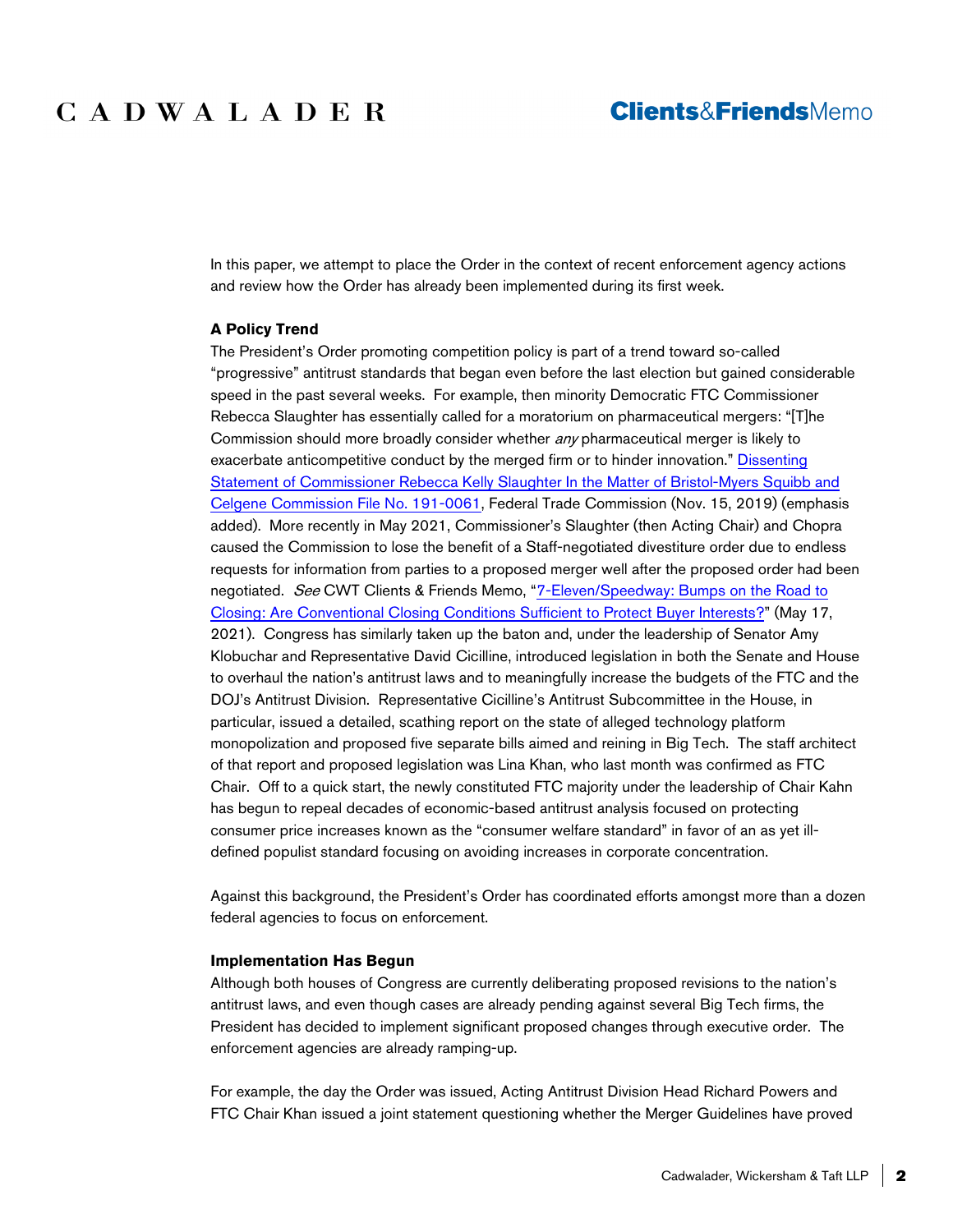## CADWALADER

### **Clients&FriendsMemo**

to be "too permissive" and vowing to bring them in line with "current economic realities" without explaining what those "realities" are. [Statement of FTC Chair Lina Khan and Antitrust Division](https://www.ftc.gov/news-events/press-releases/2021/07/statement-ftc-chair-lina-khan-antitrust-division-acting-assistant)  [Acting Assistant Attorney General Richard A. Powers on Competition Executive Order's Call to](https://www.ftc.gov/news-events/press-releases/2021/07/statement-ftc-chair-lina-khan-antitrust-division-acting-assistant)  [Consider Revisions to Merger Guidelines](https://www.ftc.gov/news-events/press-releases/2021/07/statement-ftc-chair-lina-khan-antitrust-division-acting-assistant) (July 9, 2021). Similarly, on July 12, 2021, the DOJ and the Federal Maritime Commission issued a memorandum of understanding ("MOU") targeting antitrust enforcement in the ocean shipping container industry. [Memorandum of Understanding](https://www.justice.gov/opa/press-release/file/1411101/download)  [Between the Federal Maritime Commission and the Antitrust Division, Department of Justice](https://www.justice.gov/opa/press-release/file/1411101/download)  [Relative to Cooperation with Respect to Promotion Competitive Conditions in the U.S.-International](https://www.justice.gov/opa/press-release/file/1411101/download)  [Ocean Liner Shipping Industry.](https://www.justice.gov/opa/press-release/file/1411101/download) At the FTC, the Commission stated its intention to consider restoring an abandoned (as overly burdensome) requirement in merger cases that consent order respondents may be required to seek Commission "prior approval" for possible future acquisitions within five years of entering into a consent decree. See ["Policy Statement on Prior Approval and](https://www.ftc.gov/system/files/documents/public_statements/410471/frnpriorapproval.pdf)  [Prior Notice Provisions in Merger Cases,"](https://www.ftc.gov/system/files/documents/public_statements/410471/frnpriorapproval.pdf) Federal Trade Commission (July 12, 2021). While at DOJ, the Antitrust Division expects to bring more procurement cases this next year at a time when the Division is already "historically busy" with criminal cartel investigations and prosecutions. (Remarks reported from an antitrust conference.) Reportedly, there were 72 separate inter-agency initiatives on competitiveness already underway as of the day the Order was issued, and more appear to be hatching every day.

#### **Conclusion**

We expect that the President's Executive Order on Competitiveness is not mere bluster. Rather, it fits within a context of marked movement in antitrust enforcement toward the current emphasis on progressive antitrust at the federal and state enforcement agencies, the Congress and foreign antitrust enforcement regimes, most particularly the European Union. For industries identified specifically in the Order, we expect heightened activity of coordinated agency investigations into those sectors. Thus, for example, the Antitrust Division may pair with various financial/consumer service watchdogs to investigate banks and other financial services companies just as it has entered into an MOU with the Federal Maritime Commission to facilitate investigations of the maritime industry.

Targeted industries should consider their current state of preparedness for competition-related investigations. Preparedness may include undertaking an antitrust stress test and include reviewing current antitrust compliance programs or beefing up such programs. Firms in many sectors, especially sectors that have not experienced repetitive enforcement investigations, see the risk of antitrust enforcement as relatively low. For those industries specifically targeted in the Order, however, we recommend reconsideration of the risk.